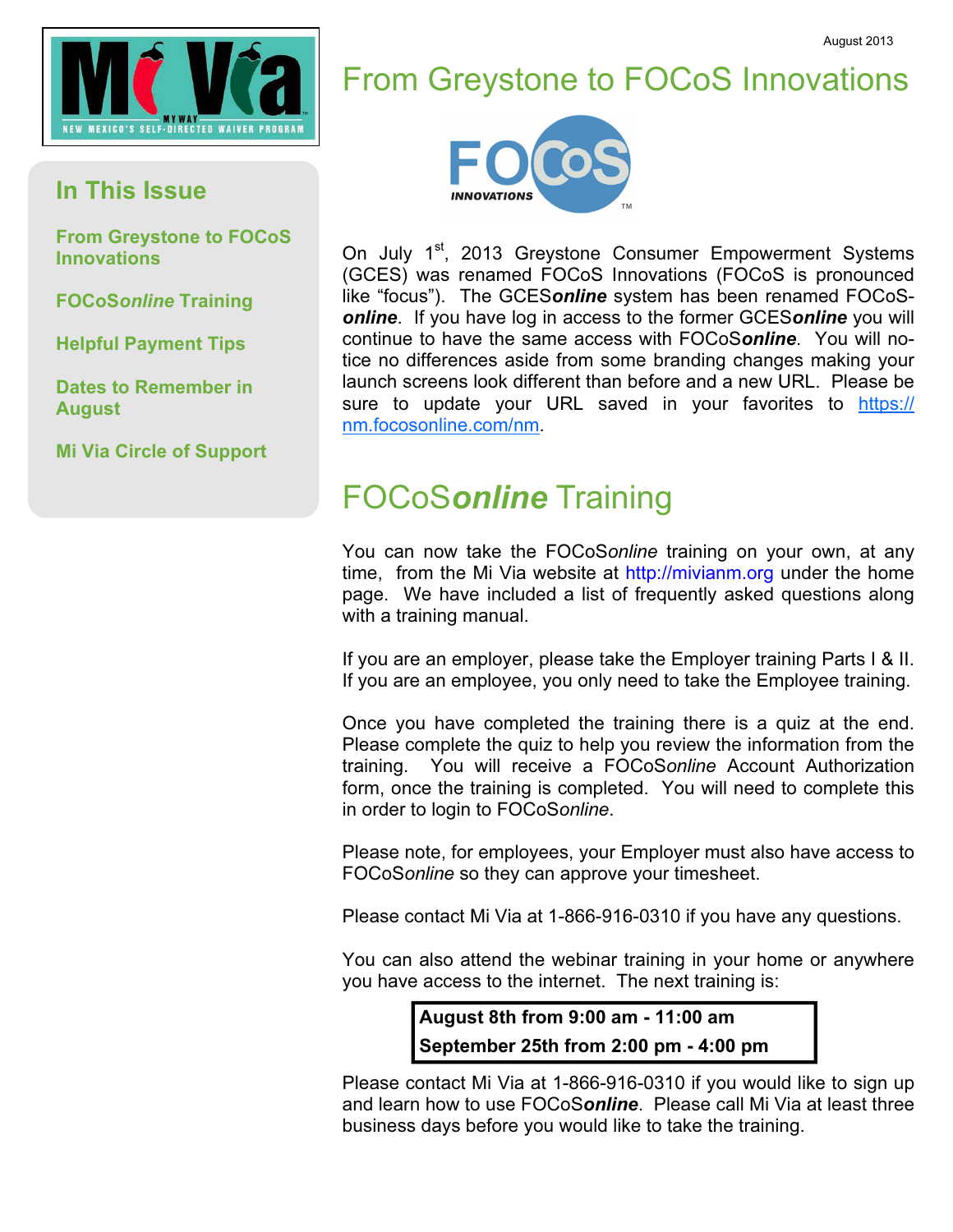Mi Via Contact Information:

Phone: 1-866-916-0310 8:00 am to 5:00 pm Mon. - Fri.

Toll-free Fax: 1-866-302-6787

**E-mail:** mi.via@xerox.com

Web: http://www.MiViaNM.org

Physical Address: 1720-A Randolph Rd SE Albuquerque, NM 87106

If you would like to sign up for training to use FOCoSonline to review/approve timesheets and check your budget, call Mi Via at 1-866-916-0310

### Note:

The Mi Via Advisory Committee works with the State to share information and help with communication among all Mi Via Participants.

Molina Healthcare is the Third Party Assessor (TPA) for Mi Via. They are responsible for reviewing and approving the Service and Support Plans (SSP).

Fax your Request for Payment once (timesheets, mileage, payment request/invoice) before 12:00 midnight on Saturday evening according to the Payroll Payment Schedule. If you do not make the Saturday evening deadline, this may cause your employees and vendors to be paid late. If you would like a copy of the Employee Payroll Payment Schedule or the Vendor Payment Schedule, please call the Mi Via Helpdesk during business hours at 1-866-916-0310.

Anytime paperwork is received at Mi Via (mailed, faxed, or hand delivered), it is stamped with the date it was received. All documents are processed in the order that we receive them at Mi Via. This means that if you wait until Monday to bring your documents to Mi Via, your employees and vendors could be paid late. Out-of-Cycle runs have been discontinued.

Make sure the form submitted is legible and all required fields have been completed. Mi Via will not make any assumptions on the information provided and will return the form to the participant causing the request (timesheet, mileage, payment request/invoice) to not be paid.

To avoid delays in payment, make sure you submit the current invoice for payment with your Payment Request form.

Timesheets cannot be submitted prior to the end of an employee's shift. Service dates on all timesheets need to be ON or BEFORE the last day of the timesheet period. You cannot enter, submit, or sign a timesheet for work not yet performed.

Timesheets entered in FOCoSonline must be submitted by 12:00 midnight on Saturday evening according to the Employee Payroll Payment Schedule. If you do not make the Saturday evening deadline, this may cause your employees to be paid late.

12:00 midnight starts a new day.

For example, if your employee starts work on Wednesday 8/21 at 10:00 pm and works until 6:00 am Thursday morning, your employee will complete their timesheet as follows:

 8/21 10:00 pm - 12:00 am 8/22 12:00 am - 6:00 am

Remember, employees cannot begin working until the Employer has been notified by Xerox that the employee has passed their COR Background Check and may begin working as approved on the Participant's Plan and according to the Participant's Mi Via Waiver Eligibility. Xerox also recommends calling the Mi Via Help Desk at 1-866-916-0310 to verify that all other required employee enrollment paperwork has been received and that the employee is set up to receive payments.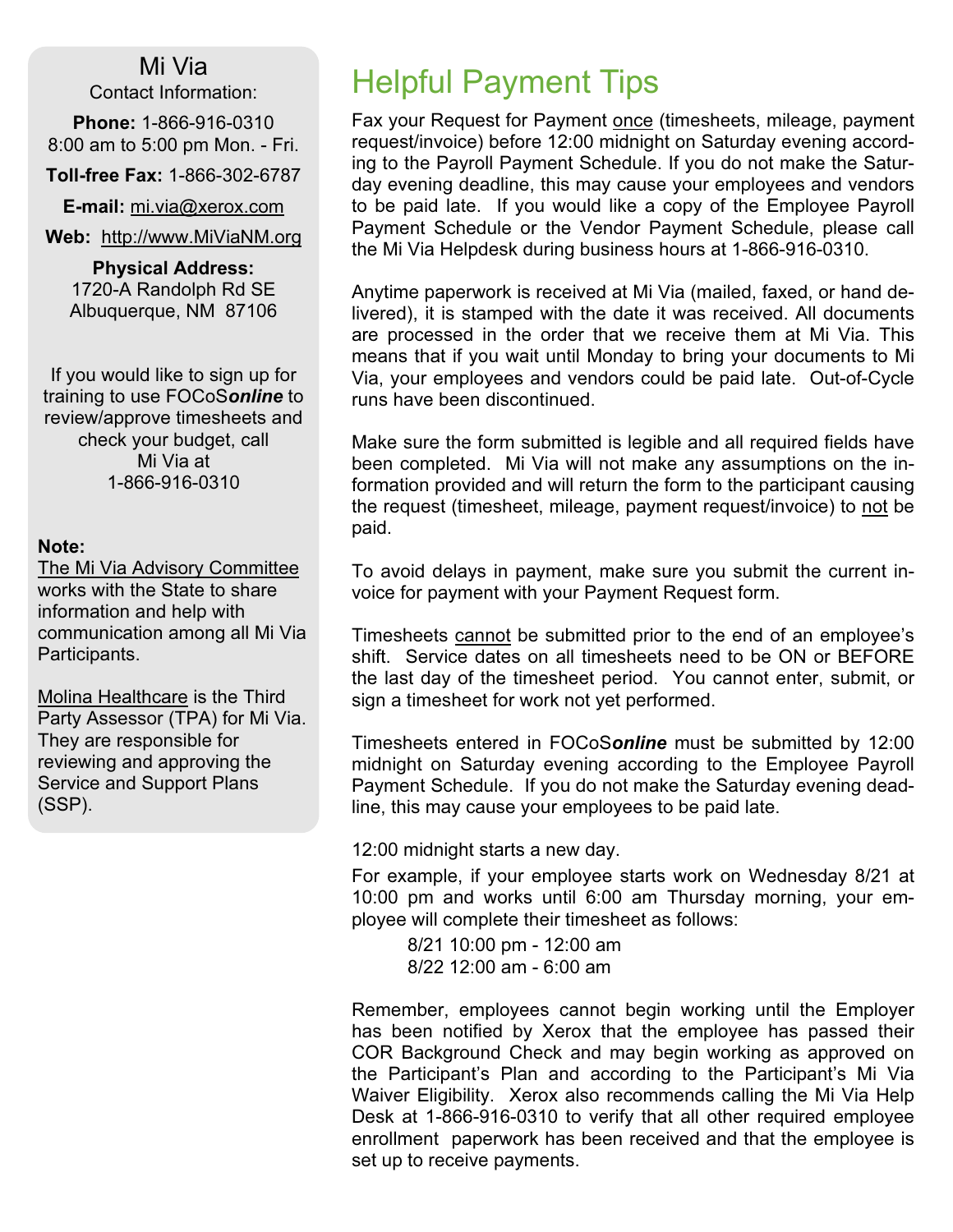## Dates to Remember in August

# August 2013

| Sun     | Mon     | Tue     | Wed            | Thu                                                              | Fri                                                                                                          | Sat                                                                                                            |
|---------|---------|---------|----------------|------------------------------------------------------------------|--------------------------------------------------------------------------------------------------------------|----------------------------------------------------------------------------------------------------------------|
| July 28 | July 29 | July 30 | July 31        | $\mathbf{1}$<br><b>Spending Reports</b><br><b>Mailed to EORs</b> | $\sqrt{2}$<br><b>Vendor Checks</b><br><b>Received or</b><br><b>Deposited</b>                                 | $\mathfrak{Z}$<br>Deadline to<br>submit PRFs for<br>8/16 payment                                               |
| 4       | 5       | 6       | $\overline{7}$ | 8                                                                | $9\,$<br>Paychecks and<br><b>Vendor Checks</b><br><b>Received or</b><br>Deposited; end of<br>the pay period. | 10<br>Deadline to<br>submit<br>timesheets,<br>Mileage & PRFs<br>for 8/23 payment;<br>new pay period<br>begins. |
| 11      | 12      | 13      | 14             | 15                                                               | 16<br><b>Vendor Checks</b><br><b>Received or</b><br><b>Deposited</b>                                         | 17<br>Deadline to<br>submit PRFs for<br>8/30 payment                                                           |
| 18      | 19      | 20      | 21             | 22                                                               | 23<br>Paychecks and<br><b>Vendor Checks</b><br><b>Received or</b><br>Deposited; end of<br>the pay period.    | 24<br>Deadline to<br>submit<br>timesheets,<br>Mileage & PRFs<br>for 9/6 payment;<br>new pay period<br>begins.  |
| 25      | 26      | 27      | 28             | 29<br><b>Spending Reports</b><br><b>Mailed to EORs</b>           | 30<br><b>Vendor Checks</b><br><b>Received or</b><br><b>Deposited</b>                                         | 31<br>Deadline to<br>submit PRFs for<br>9/13 payment                                                           |